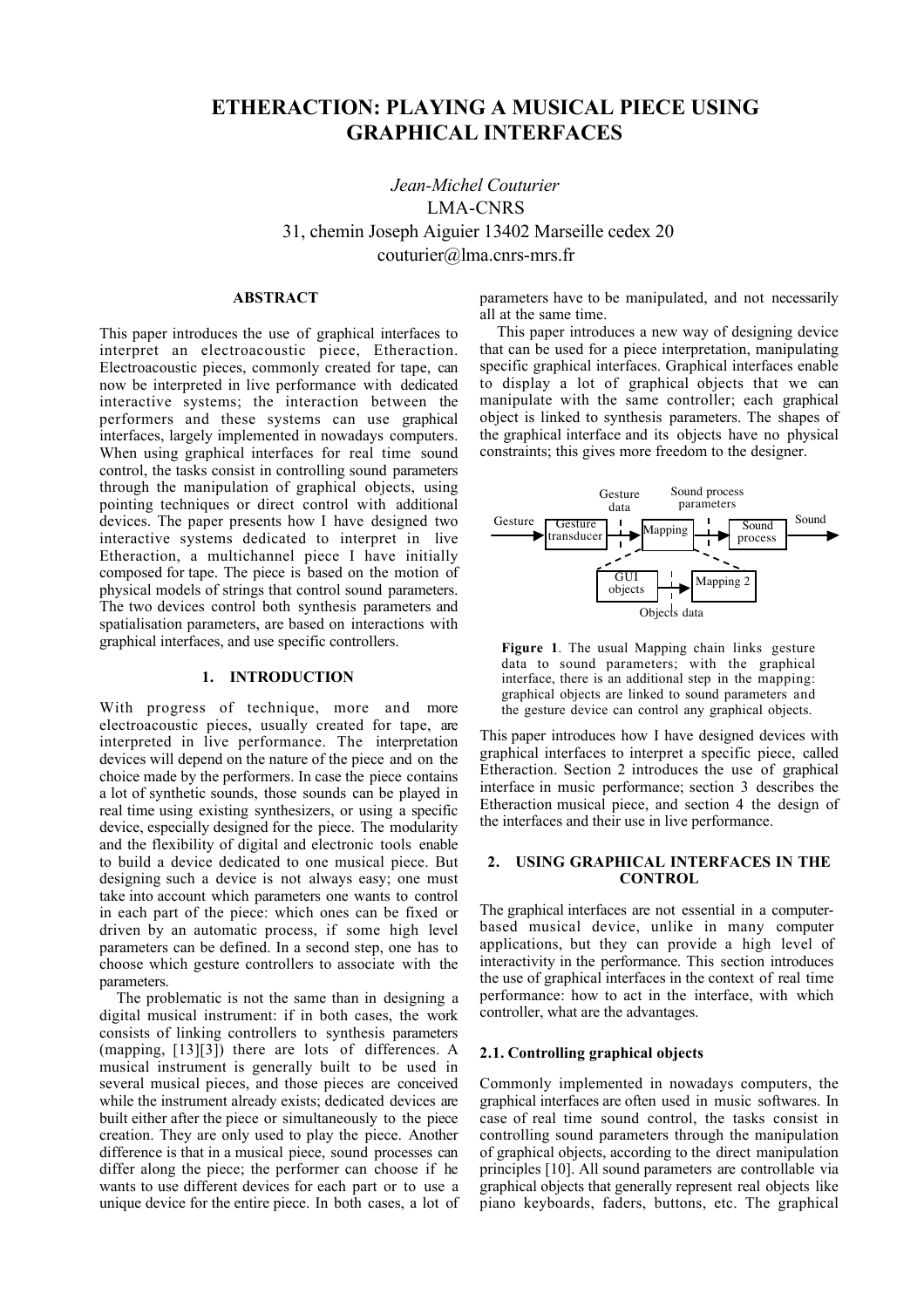interfaces tend to reproduce on screen an interaction area that is close to a real one, like front panels of electronic instruments. The aim of such interfaces is to make the user feel he has real objects in front of him.

Generally, the use of graphical interface needs a pointing device, like the mouse, that controls the position of a graphical *pointer* displayed onscreen. In order to be manipulated, graphical objects need to be activated by the user, with the pointing device. To activate a graphical object, the user has to put the pointer over the object (pointing task) and to press a button (clicking task). Once activated, the data of the pointing device are linked to the graphical object in a way predefined in the software. The graphical object is inactivated when the user releases the button (unclick task).



Figure 2. Different tasks in the control of graphical objects using a pointing device: activation *(a*, pointing task and *b*, clicking task), manipulation (*c*) and inactivation (*d*).

This interaction technique enables to use only one controller, the pointing device, to manipulate all the graphical objects. This technique is implemented in today computers and used to control WIMP (Windows, Icons, Menus and Pointing) interfaces, with a single mouse as pointing device. Nevertheless, complex musical tasks, with numerous parameters to control simultaneously, cannot be performed in real time with a single pointing device. Performers must use additional controllers or advanced interaction techniques, as we will see in the following paragraphs.

To have a better control on sound, music softwares usually use specific controllers, like MIDI ones, to control the graphical objects of the interface, and their associated sound parameters. Those controllers are directly mapped to the corresponding graphical objects, giving by this way a more direct access to the graphical object: there are no pointing and clicking tasks (activation task) in the interface, and several graphical objects can be manipulated simultaneously.



Figure 3. An example of direct control of graphical interface through a specific controller. The graphical sliders displayed on screen are permanently linked with the physical sliders of the controller.

This second interaction technique, which could be called *direct mapping* technique, seems better adapted to real time sound control, but is more expensive in hardware and less flexible than the pointing technique. The Etheraction devices, as it shows in section 4, use the two interaction techniques complementarily.

Beyond the single pointing technique and the direct mapping technique, advanced interfaces have been developed in the field of HCI (Human Computer Interaction). Those interfaces are more efficient than the traditional WIMP interfaces; some of them use bimanual gestures [6], mix real and graphical objects (tangible interfaces: Audiopad [9], ReacTable [7]) or use 3D graphics [8]. At NIME 2003, Daniel Arfib and I introduced the pointing finger device [4] (figure 4,  $5<sup>th</sup>$ picture), a multifingers' touchscreen-like device. This type of system provides the most direct and intuitive possible interaction: one can, with his fingers, manipulate graphical objects as if they were real objects. The pointing fingers use six DOF (degrees of freedom) sensors attached to four fingers and switch buttons on fingertips; this device gives the position of four fingers regarding a screen. A special program manages the graphical objects and disables conflicts between the different pointers. We design two musical instruments with this device, one scanned synthesis instrument and one photosonic instrument. This interface uses the pointing technique with four pointers, which allows the control of numerous parameters simultaneously.

#### 2.2. Pointing devices and additional controllers

To manipulate a 2D graphical interface with a pointing device, one should use at least one controller that enables a pointer to move on a 2D plane; at least we need XY and a button. To drive several pointers, one can use several controllers or use one controller that gives several 2D coordinates.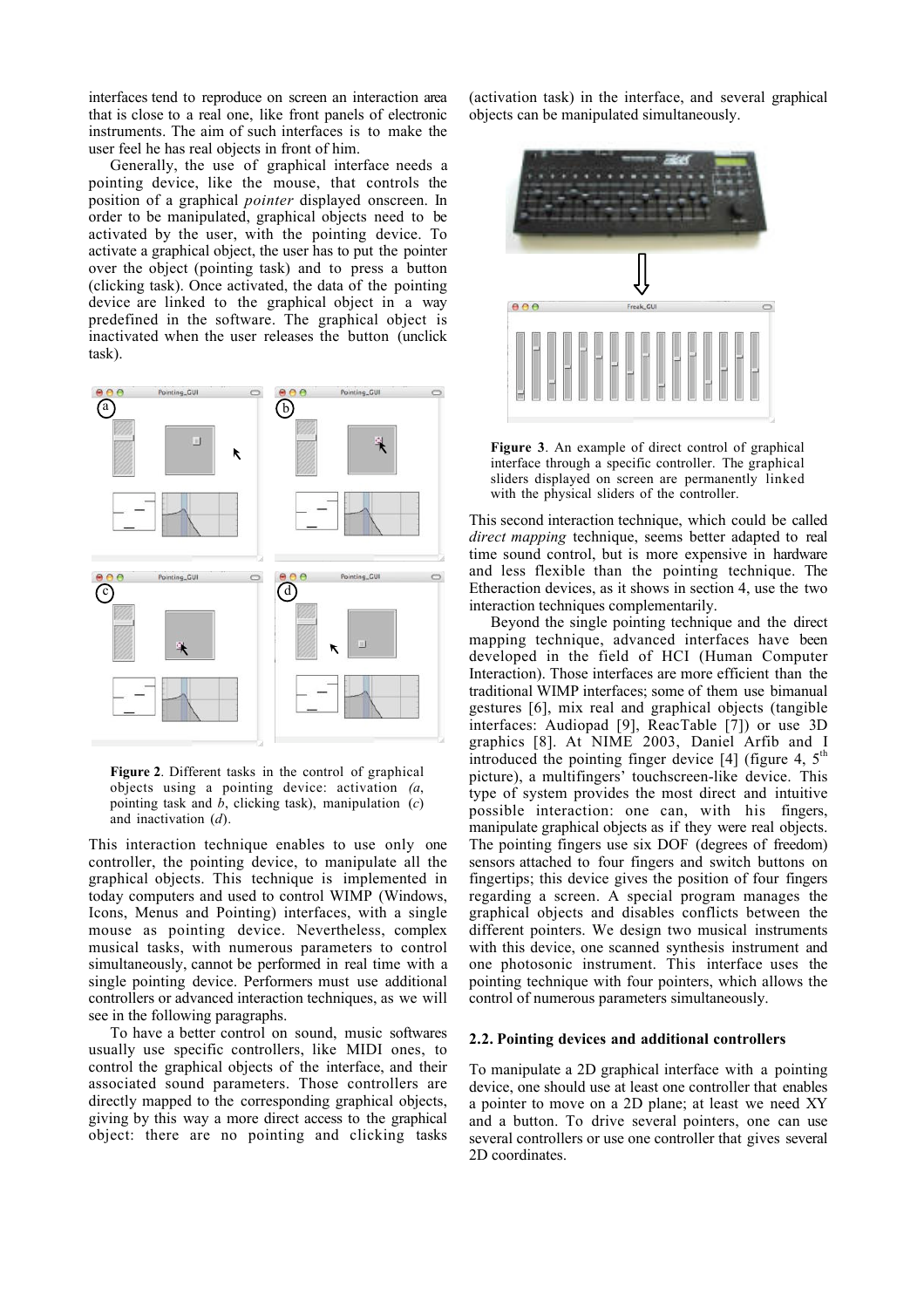

Graphical tablet Pen display





Pointing fingers Joystick





Touchscreen Multi-touch surface



Figure 4. Different controllers that can move one or several pointers in a graphical interface. They can be bimanual, with an object to hold, with a screen, multi-fingers, invasive / non invasive, …

In some cases, one wants to use a specific controller (for example a piano keyboard or a foot controller) beside the pointing device: in this case, if necessary, the graphical interface can contain a graphical element linked to the controller. Then, the musical device can be described according to two points of view: in the first case, the controller manipulates the graphical element that is linked to the sound parameters (like in figure 3); in the second case, the controller directly manipulates the sound parameters and the graphical element is just a visual feedback. The first point of view is pertinent if the graphical element behavior is very close to the gestures that are done on the controller; in this case, when the performer uses the controller, he really has the impression that he manipulates the graphical interface (in fact the graphical element). This feeling will improve the user's immersion in the device and the interaction. Moreover, adding extra controllers will extend the amount of parameters controllable simultaneously.

## 2.3. Graphical interfaces and interpretation

If the graphical interfaces help to build digital musical instrument, they can be even more efficient to interpret a musical piece, especially if a lot of parameters have to be manipulated but not all at the same time, as when sound processes differ along the piece. Numerous objects can be designed, from current graphical interface buttons and sliders to specific synthesis objects (like interacting with a string through the pointing fingers device). Graphical

interfaces enable to display all the parameters and the associated graphical objects in a same area, and enable to manipulate them with the same controllers; if we use other controllers, the graphical interface could integrate them and give good visual feedback. It provides an important freedom in the design of real-time sound systems.

The next sections will introduce a musical piece, Etheraction, and the control device I have built to interpret it.

# 3. ETHERACTION: INTERPRETATION OF AN ELECTROACOUSTIC PIECE

Etheraction is a musical piece I have composed in early 2004. The first version of the piece was a recorded one; once this version was completed, I have built devices with computer, graphical interfaces and controllers to interpret the piece in live situation. The recorded version was diffused on March  $9<sup>th</sup>$  2004 at the GMEM, Marseilles, and the live version was performed on April  $7<sup>th</sup>$  2004, at musée Ziem, Martigues, France.

## 3.1. Etheraction recorded version

Etheraction was composed in early 2004 as an 8-channel recording. This piece is based on the motion of physical model of strings that control synthesis parameters and uses digital sounds produced with Max/MSP patches. Most of the sounds of the recorded version were generated using gestures: the synthesis parameters were driven by gesture picked up by different controllers: graphical tablet, touch surface, joystick. I have built this piece in several steps: I have first played one by one the different elements and then I have spatialized them one by one (group 2 excepted) with a custom version of Holospat from GMEM (the sound was spatialised in real time with gestures). All the gesture data were recorded (a sort of automation); then I was able to modify and adjust some parameters afterwards, without replaying all the sequence. At the end, all the parts were mixed together in Logic Audio Environment.

The piece is divided in three parts and uses different sound process, as shown in figure 5:



Figure 5. Etheraction overview. Each group corresponds to a different sound process. For the live version, the different groups of sound processes are dispatched on two devices (gray, white); Group 5 elements are generated auto-matically and are functions of group 4 interactions.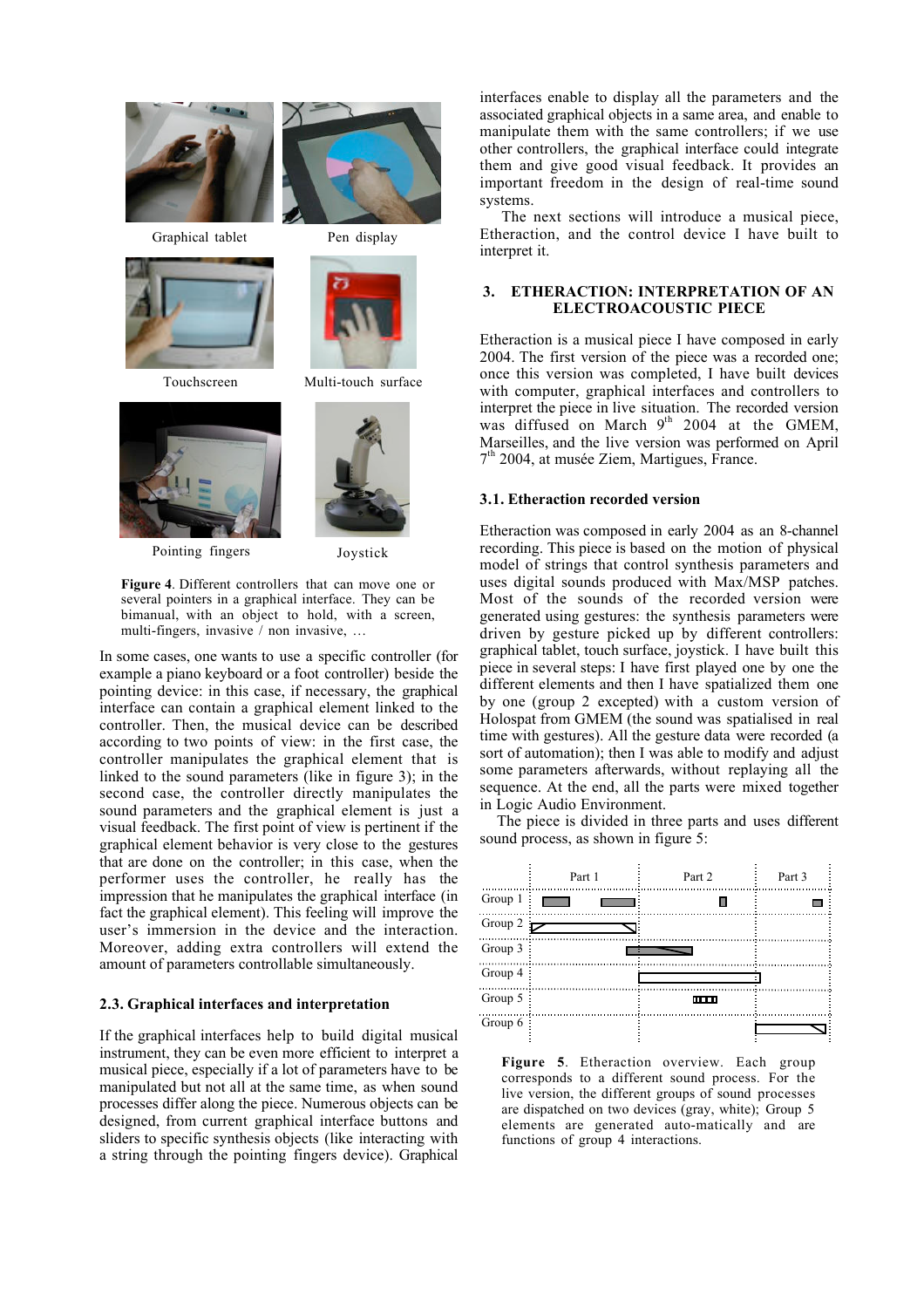Group 1 uses scanned synthesis method [12] [5] with spectral aliasing. Sounds of group 2 come from 8 filters banks (with 8 filters each); the input sound is first a recorded sound and next a pink noise. Each filter banks is manipulated by a physical model of slow moving string: the string contains 8 masses and each mass position controls the gain of one filter. Each filter bank is associated to one channel (speaker). Group 3 is a mere texture of loud sound that only changes in dynamics. Sounds of group 4 come from filtering string instrument [2], with some improvements. Sounds of Group 5 are short sounds from the filtering string instrument. They are mixed to create precise responses to some group 4 events. Group 6 is very close to group 4, but has different presets, that enable the production of very different sounds.

### 3.2. Etheraction live version

The more important difficulty was to build devices that enable to play all the elements of the piece, from the beginning to the end: in the recorded version, all events were created one by one, spatialised one by one, and then mixed together. To interpret the piece, a lot of sound processes have to be controlled and spatialised simultaneously. For the live version, the spatialisation has been made on four speakers to reduce the computation. All the devices have been built to keep the general spirit of the original version.

To design the devices that enable to perform Etheraction in live, I have first analyzed all the sound processes that were used in the recorded version, and have tried to see what processes could be grouped together and played with the same device. The idea was to share out the group processes in a minimum number of devices, keeping the cohesion of each element. Each device has been built to be controlled by one performer: he has to be able to control alone all the parameters. All devices are based on interaction with graphical interfaces, following the method we are applying to design digital musical instruments [1], adapted to the use of graphical interface. Starting from sound process, I try to define a minimum set of control parameters, then, I try to find which parameters could be controlled trough the graphical interface and which have to be controlled by an "external" controller. The graphical objects are defined according to the nature of the parameters they are controlling; when it was necessary, I have integrated in the graphical interface some visual feedbacks of the gesture done on the "external" controllers.

As seen in figure 5, there are five groups that intervene at different parts of the piece. Those groups have been displayed on two devices; those devices are described in the next section.

# 4. DESCRIPTION OF THE DEVICES

As seen before, all sound processes can be controlled by only two devices; this section introduces those devices. All graphical interfaces were created with Jitter, the video complement of Max/MSP. The synthesis technique and the mapping were implemented in Max/MSP.

# 4.1. First device

The graphical interface of the first device is controlled by an interactive pen display, a mouse and a 2D pedal (a modified joystick). The 2D pedal is dedicated to only one part of the interface, the spatialisation; the control of spatialisation consists in the displacement of a point in a 2D space. The other graphical objects are controlled by the pen and the mouse; to manage the graphical objects and to enable the use of several pointers in a same graphical interface, I use a specific Max/MSP object that I have designed for the Pointing Fingers device (section 2.1).



Figure 6. Graphical interface of the first device. The graphical objects can be manipulated with an interactive pen display and a mouse; the spatialisation is controlled by a 2D pedal. The pen tip pressure controls the amount of force applied on the string and corresponds to the radius of the circle in the middle of the pen tip pointer. (the mouse pointer is not on the figure).

The circular control of the "extra" parameter (a deformation of the force profile applied on the string) is incremental: turn clockwise will increase the parameter, and inversely; this enables a precise control on a very large scale. The string damping and centering stiffness are controlled by a 2D slider; to help the performer, four presets of these parameters can be loaded thanks to buttons. The loud texture of group 3 is controlled by a slider, and a visual feedback of the string shape is displayed at the bottom right.

#### 4.2. Second device

This device is much more complex, because the sound processes are not the same along the piece, and there are numerous parameters to drive simultaneously. To lighten the graphical interface, I have created three different graphical interfaces, one for each part of the piece (figure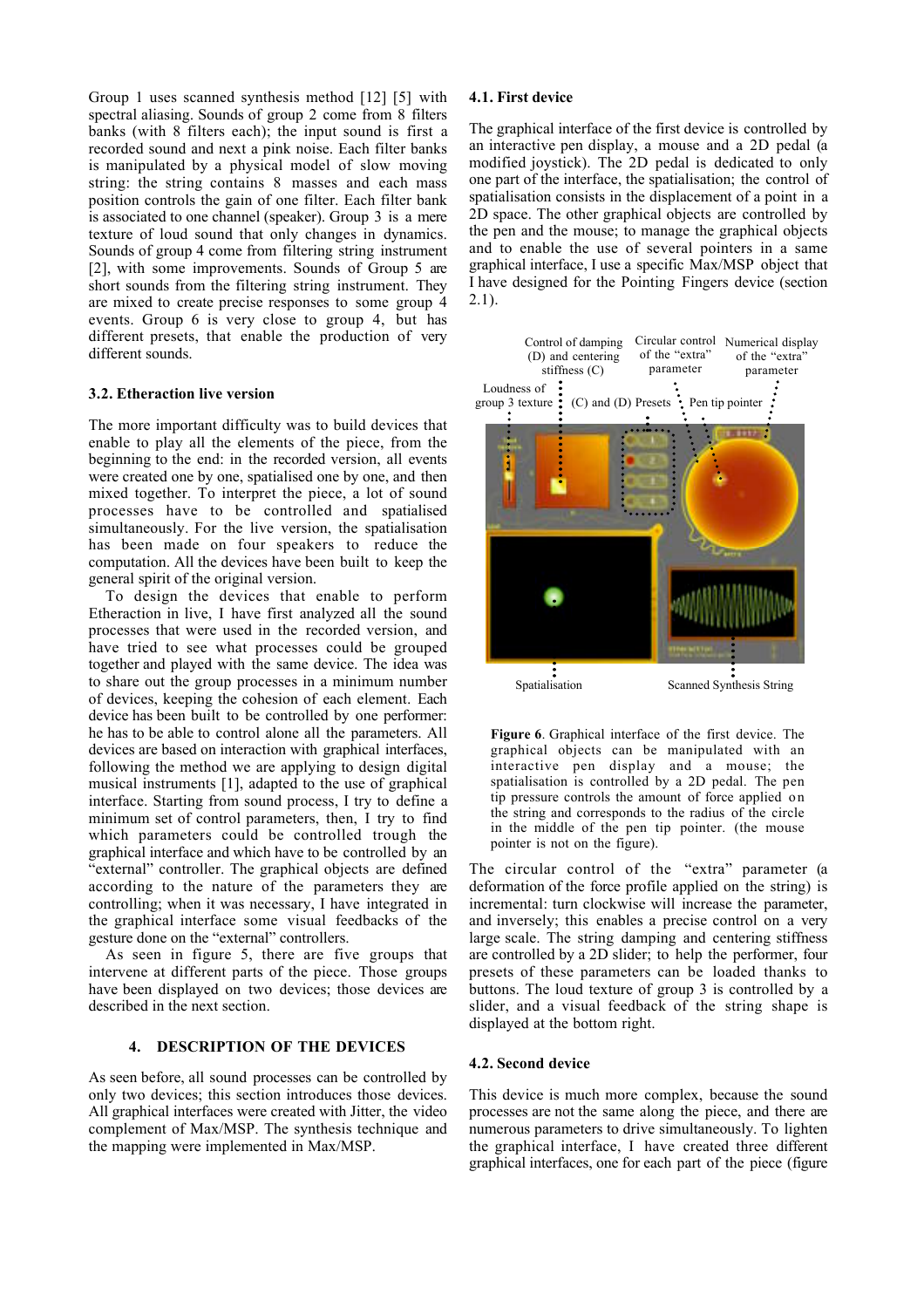7); the performer can switch between the interfaces using tabs.



Figure 7. Second control unit. This device uses three different graphical interfaces, corresponding to the 3 parts of the piece. The performer can switch between the different interfaces using tabs. In all the parts, the strings are exited by forces controlled by a multi-finger touchpad.

This device uses three different controllers: a graphical tablet (which gives the angular position of the pen: tilt), which is used to control the graphical interface and the spatialisation; a Tactex [11] multi-finger touch surface that controls the forces applied on the different strings; and a foot controller with switches and two expression pedals. The pedals control two string parameters and a visual feedback of the pedal positions is displayed on the interface; the switches are used to choose one of the three interfaces and lock or unlock the pen on the control of the spatialisation.

The spatialisation control uses the pen tip coordinates and the tilt: the displacement of the two extremities of the pen (perpendicularly to the tablet) controls the position of the two channels that are spatialised.

#### 4.3. Use in live performance

I have used those graphical interfaces on stage with Denis Brun, Electroacoustic student, at the "Concert Emergence" at Martigues, in April 2004.





For this first live performance, the devices were not as developed as described in previous sections. In the first device, the mouse was not used, a joystick was used instead of the 2D pedal and the string was not displayed. In the second device, only one graphical interface (instead of three) had been used.